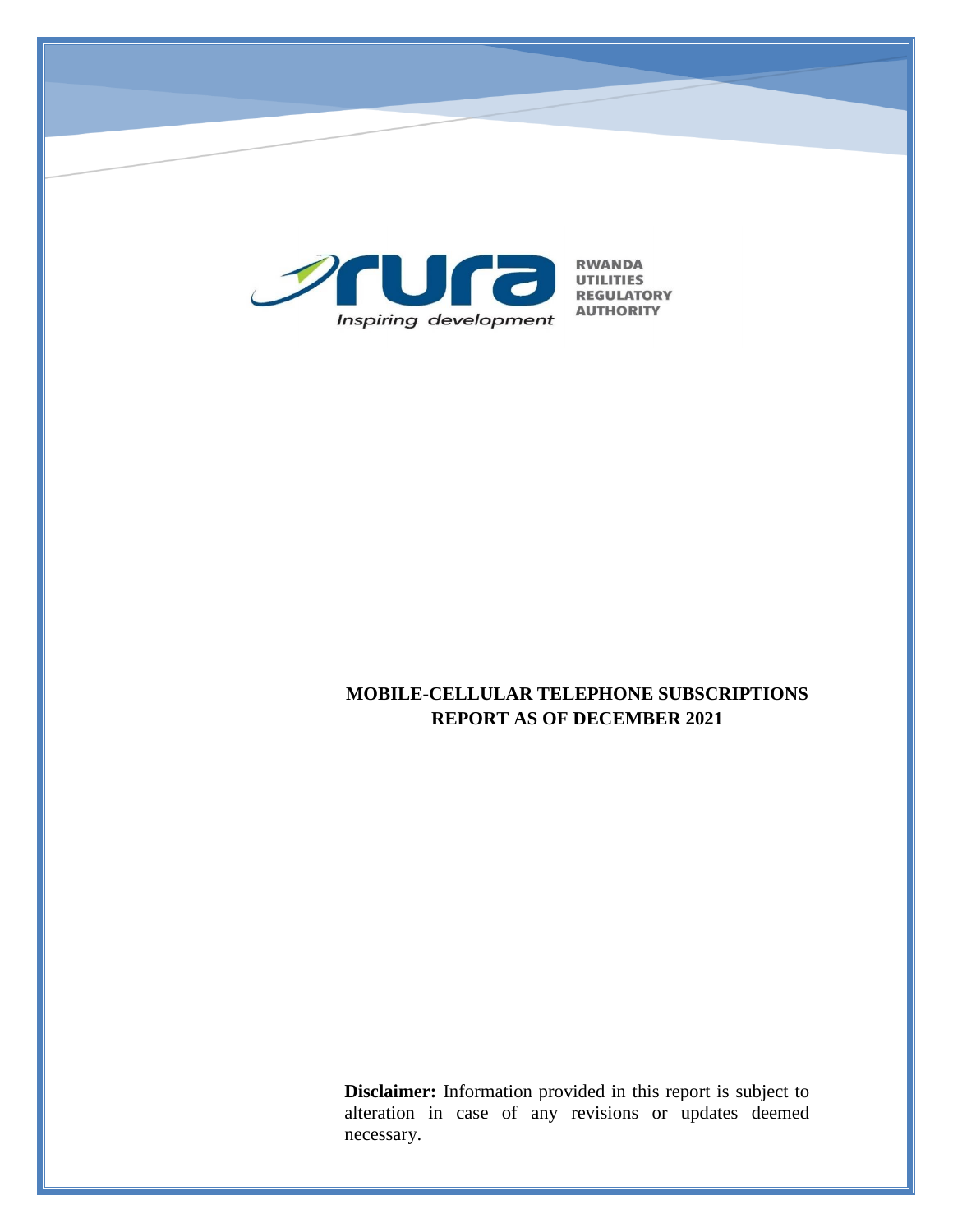#### **1. Mobile-cellular telephone subscriptions as of December 2021**

The total number of active mobile-cellular telephone subscriptions<sup>1</sup> in Rwanda slightly decreased up to 10,902,989 at the end of December 2021 compared to 10,903,661 SIM cards reported at the end of November 2021, representing a decrease of 0.01%. The postpaid subscriptions raised from 114,923 at the end of November 2021 to 128,250 SIM cards recorded at the end of December 2021 and prepaid subscriptions decreased to 10,774,739 as of December 2021 in comparison to 10,788,738 SIM cards reported at the end of November 2021.

#### **Table 1: Active mobile-cellular telephone subscriptions as of December 2021**

| $Nov-21$ |            | $Dec-21$   |          |            | Monthly    |           |
|----------|------------|------------|----------|------------|------------|-----------|
| Postpaid | Prepaid    | Total      | Postpaid | Prepaid    | Total      | variation |
| 10,018   | 6,800,003  | 6,910,021  | 123,340  | 6,831,183  | 6,954,523  | $0.64\%$  |
| 4,905    | 3.988.735  | 3,993,640  | 4,910    | 3,943,556  | 3,948,466  | $-1.13%$  |
| 114.923  | 10,788,738 | 10,903,661 | 128,250  | 10,774,739 | 10,902,989 | $-0.01\%$ |
|          |            |            |          |            |            |           |

**Source: Operators' reports**





### **Source: Operators' reports**

 $\overline{a}$ 

<sup>1</sup> Active mobile-cellular telephone subscriptions are the number of SIM Cards generated revenue to the operator within the last 90 days.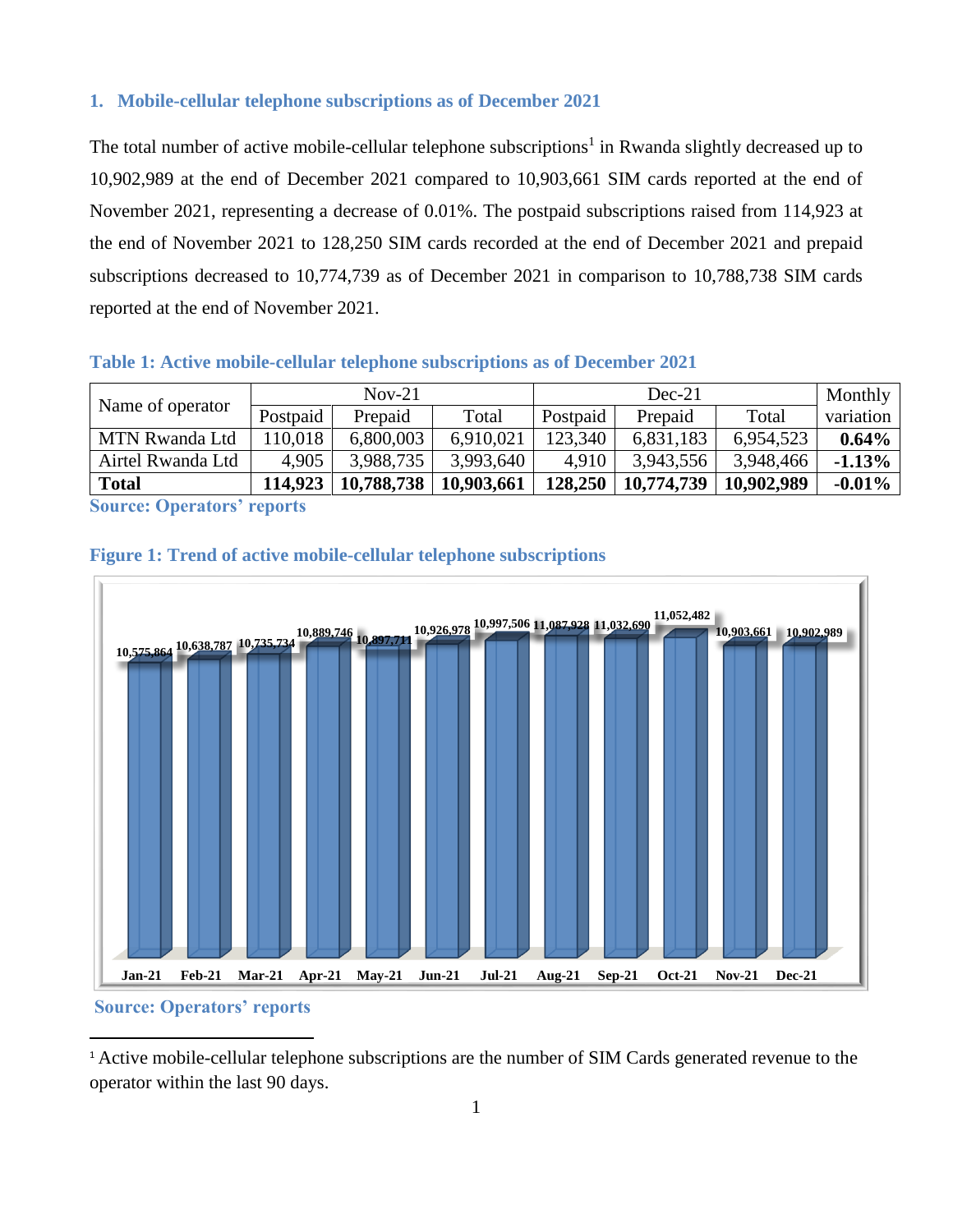

**Figure 2: Trend of active mobile-cellular telephone subscriptions by postpaid and prepaid**

**Source: Operators' reports**

### **2. Mobile-cellular telephone subscriptions per 100 inhabitants**

As of December 2021, the Mobile Penetration Rate that refers to the number of active SIM cards per total projected population remained at 84.2% as recorded at the end of November 2021.



**Figure 3: Trend of mobile-cellular telephone subscriptions per 100 inhabitants**

**Source: Operators' reports**